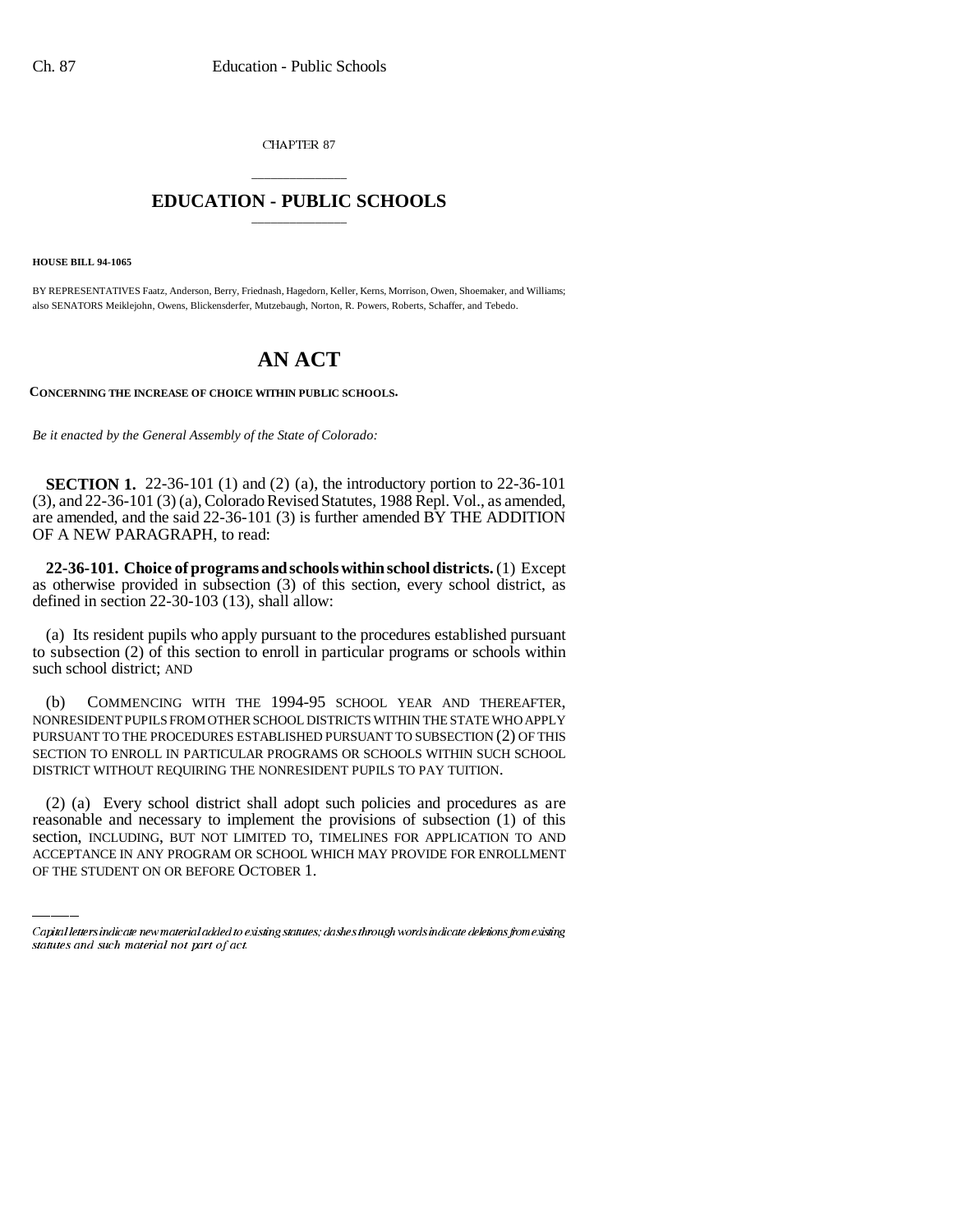(3) Any school district may deny any of its resident pupils OR ANY NONRESIDENT PUPILS FROM OTHER SCHOOL DISTRICTS WITHIN THE STATE permission to enroll in particular programs or schools within such school district only for any of the following reasons:

(a) There is a lack of space OR TEACHING STAFF within a particular program or school requested, IN WHICH CASE, PRIORITY SHALL BE GIVEN TO RESIDENT STUDENTS APPLYING FOR ADMISSION TO SUCH PROGRAM OR SCHOOL.

(e) THE STUDENT HAS BEEN EXPELLED, OR IS IN THE PROCESS OF BEING EXPELLED, FOR THE REASONS SPECIFIED IN SECTION  $22-33-106$  (1) (c.5) OR (1) (d) OR THE STUDENT MAY BE DENIED PERMISSION TO ENROLL PURSUANT TO SECTION 22-33-106  $(3)$  (a), (3) (b), (3) (c), (3) (e), OR (3) (f).

**SECTION 2.** 22-36-101 (2) (b) (II) and (2) (b) (III), Colorado Revised Statutes, 1988 Repl. Vol., as amended, are amended, and the said 22-36-101 (2) (b) is further amended BY THE ADDITION OF A NEW SUBPARAGRAPH, to read:

**22-36-101. Choice of programs and schools within school districts.** (2) (b) In implementing the provisions of subsection (1) of this section, no school district shall be required to:

(II) Establish and offer any particular program in a school if such program is not currently offered in such school; or

(III) Alter or waive any established eligibility criteria for participation in a particular program, including age requirements, course prerequisites, and required levels of performance; OR

(IV) ENROLL ANY STUDENT PURSUANT TO THIS SECTION IN ANY PROGRAM OR SCHOOL AFTER OCTOBER 1.

**SECTION 3.** 22-32-115 (2) (b), (4), and (5), Colorado Revised Statutes, 1988 Repl. Vol., as amended, are amended to read:

**22-32-115. Tuition for resident school-age children.** (2) (b) A board of education of a district may SHALL permit any child, the parents or guardian of whom ARE RESIDENTS OF THE STATE BUT are not residents of the district, to attend school in the district if the parents or guardian of said child have paid, in the calendar year next preceding the year of attendance, an ad valorem school tax upon real property situate in the district and if the property upon which said tax has been paid is contiguous to the district of residence of the parents or guardian. In such event, a credit, not to exceed the amount of said tax so paid during the preceding calendar year, shall be deducted from the tuition for such child, and the amount of the tuition shall be computed in accordance with the provisions of paragraph  $(a)$  of this subsection  $(2)$ . PURSUANT TO THE PROVISIONS OF SECTION 22-36-101; EXCEPT THAT THE PARENTS OR GUARDIAN OF SUCH CHILD SHALL NOT BE REQUIRED TO PAY TUITION. Nothing in this paragraph (b) shall be construed as creating an obligation on the part of the school district of residence or the school district of attendance to provide transportation at public expense for any such child to and from the school of attendance. THE BOARD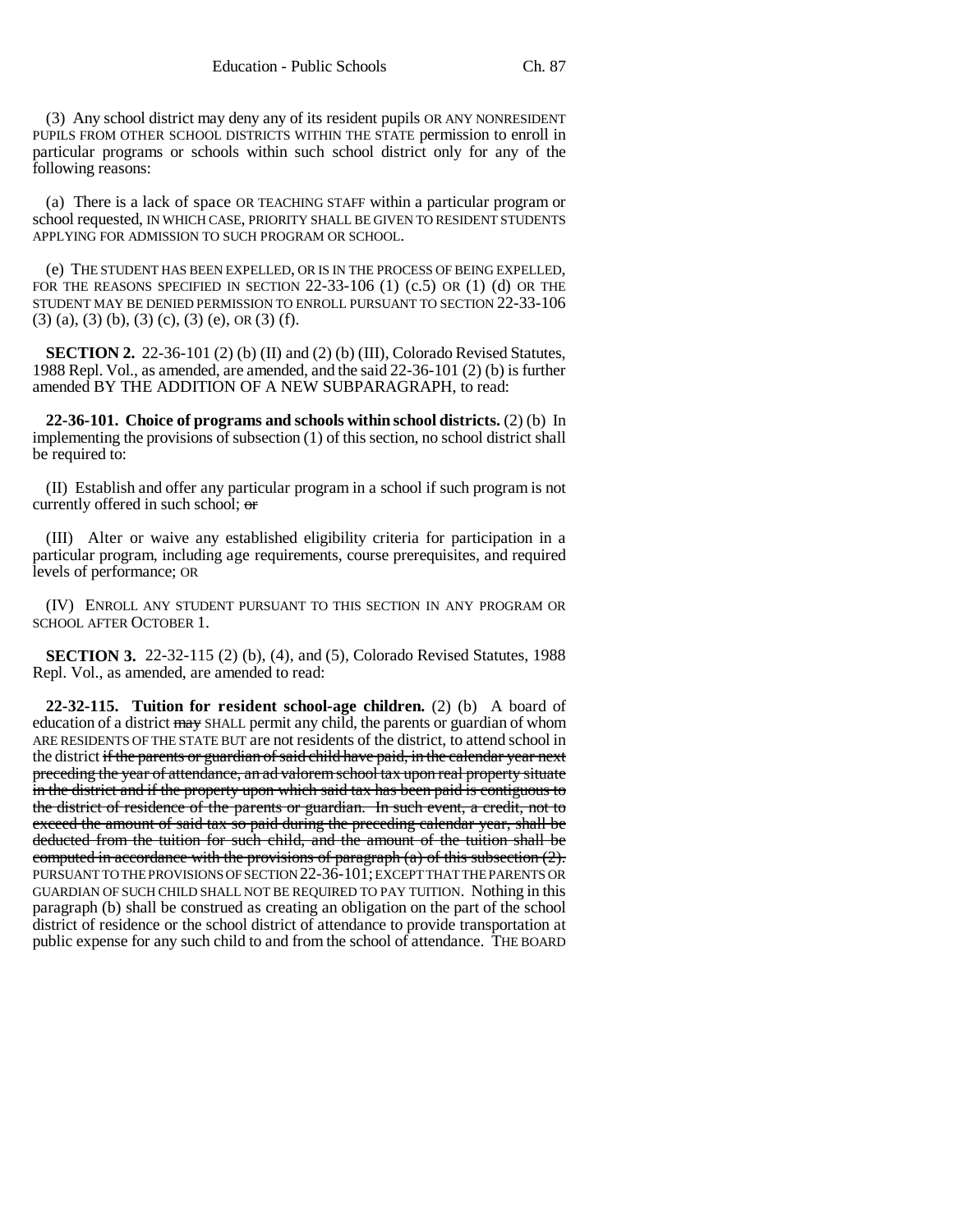## Ch. 87 Education - Public Schools

OF EDUCATION OF ANY SCHOOL DISTRICT MAY PERMIT ANY CHILD, THE PARENTS OR GUARDIAN OF WHOM ARE NOT RESIDENTS OF THE STATE, TO ATTEND SCHOOL IN THE SCHOOL DISTRICT AND MAY REQUIRE THE PARENTS OR GUARDIAN OF THE CHILD TO PAY TUITION ON BEHALF OF THE CHILD.

(4) A district of residence shall not be liable for the tuition of any school-age child except pursuant to a written agreement with the district of attendance. In the absence of such written agreement, the parent or guardian of such school-age child shall be liable for all tuition charged by the district of attendance. A copy of any written agreement between the district of residence and the district of attendance shall be furnished TO the parent or guardian of a child covered by the agreement, and such parent or guardian shall NOT be liable for such part of the tuition, if any, not paid to the district of attendance by the district of residence of such child; EXCEPT THAT SUCH PARENT OR GUARDIAN MAY BE LIABLE FOR THE PAYMENT OF SUCH PART OF THE TUITION IF SUCH PARENT OR GUARDIAN IS NOT A RESIDENT OF THE STATE.

(5) The tuition limitations prescribed by subsection  $(2)$  (a) of this section shall not be applicable to the amount of tuition which may be charged by a district of attendance to a nonresident parent or guardian for attendance of his or her child at a school outside the parent or guardian's district of residence contrary to a determination of the board of education of his or her district of residence made pursuant to subsection (1) of this section; nor shall such tuition limitation be applicable to the amount of tuition which a district of attendance may charge for a nonresident educable child with a disability.

**SECTION 4.** 22-32-116, Colorado Revised Statutes, 1988 Repl. Vol., is amended to read:

**22-32-116. Exclusion of nonresidents - exception.** A board of education of a school district may exclude from the schools of its district a pupil who is not a resident of the district or who becomes a nonresident of the district subsequent to the time of enrollment; except that a NOTWITHSTANDING THE PROVISIONS OF SECTION 22-36-101, ANY pupil WHO IS ENROLLED AS A RESIDENT STUDENT shall be entitled to complete the semester or other term for credit if he SUCH PUPIL becomes a nonresident, or, if he SUCH PUPIL becomes a nonresident while he is enrolled in the twelfth grade, he SUCH PUPIL shall be entitled to finish that school year as a resident. A board may waive tuition for a nonresident school-age child and provide free textbooks for said child if the board determines that the child is required to reside temporarily in the district in order to have a home and the necessities of life.

**SECTION 5.** 22-33-103, Colorado Revised Statutes, 1988 Repl. Vol., is amended to read:

**22-33-103. Free education - tuition may be charged, when.** Any resident of this state who has attained the age of six years and is under the age of twenty-one YEARS is entitled to attend public school in the school district of which he is a resident, during the academic year when the schools of the district are in regular session, and without the payment of tuition, subject only to the limitations of sections 22-33-105 and 22-33-106. Tuition may be charged for a pupil WHO IS not a resident of the school district in which he THE PUPIL attends school and to IF THE SCHOOL DISTRICT OF RESIDENCE AGREES TO PAY SUCH TUITION AS PROVIDED IN SECTION 22-32-115. IN